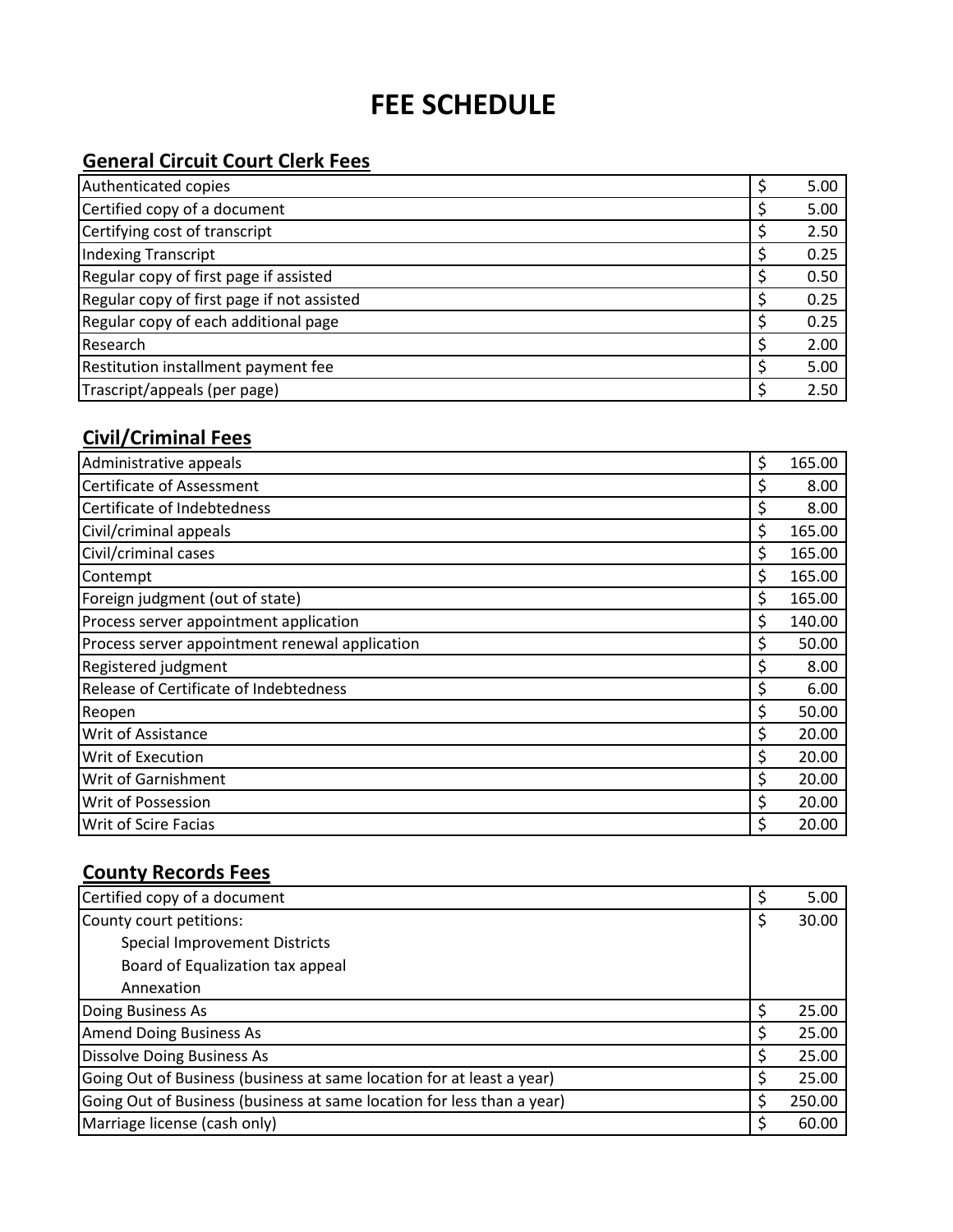| Medical license                                            | 6.00  |
|------------------------------------------------------------|-------|
| Ministers' credentials                                     | 5.00  |
| Notary bond                                                | 20.00 |
| Regular copy of first page if assisted                     | 0.50  |
| Regular copy of first page if not assisted                 | 0.25  |
| Regular copy of each additional page                       | 0.25  |
| Research fee (if marriage record not issued in Pulaski Co) | 2.00  |

## **Domestic Relations Fees**

| Annulment                            | \$<br>165.00 |
|--------------------------------------|--------------|
| Authenticated copies                 | \$<br>5.00   |
| Body attachment                      | \$<br>165.00 |
| Certified copies                     | \$<br>5.00   |
| Child support                        | \$<br>165.00 |
| Contempt                             | \$<br>165.00 |
| Custody/visitation                   | \$<br>165.00 |
| <b>Divorce</b>                       | \$<br>165.00 |
| Divorce with support                 | \$<br>165.00 |
| Domestic abuse                       | no charge    |
| Foreign judgment                     | \$<br>165.00 |
| Paternity                            | \$<br>165.00 |
| Paternity with support               | \$<br>165.00 |
| Regular copy of fist page            | \$<br>0.50   |
| Regular copy of each additional page | \$<br>0.25   |
| Reopen                               | \$<br>50.00  |
| Research                             | \$<br>2.00   |
| Separate maintenance                 | \$<br>165.00 |
| Other                                | \$<br>165.00 |

#### **Probate Fees**

| Administration of estate                                   | \$        | 165.00    |
|------------------------------------------------------------|-----------|-----------|
| Adoption                                                   | Ś         | 165.00    |
| Adult protective custody                                   |           | no charge |
| Affidavit for Collection of Small Estate                   | \$        | 25.00     |
| Affidavit to Claim Against Estate                          | \$        | 5.00      |
| All Commitments (mental, drug, alcohol)                    | no charge |           |
| Authenticated copies                                       | \$        | 5.00      |
| Certified copies                                           | \$        | 5.00      |
| Conservatorship                                            | \$        | 165.00    |
| Deceased accounting                                        | \$        | 55.00     |
| Dispensing with guardianship                               | \$        | 165.00    |
| Durable Power of Attorney                                  | \$        | 10.00     |
| Guardianship                                               | \$        | 165.00    |
| <b>Guardianship accounting</b>                             | \$        | 50.00     |
| Inventory (for first \$1,000)                              | \$        | 2.00      |
| Inventory (for each additional \$1,000)(\$12.00 total max) | \$        | 0.50      |